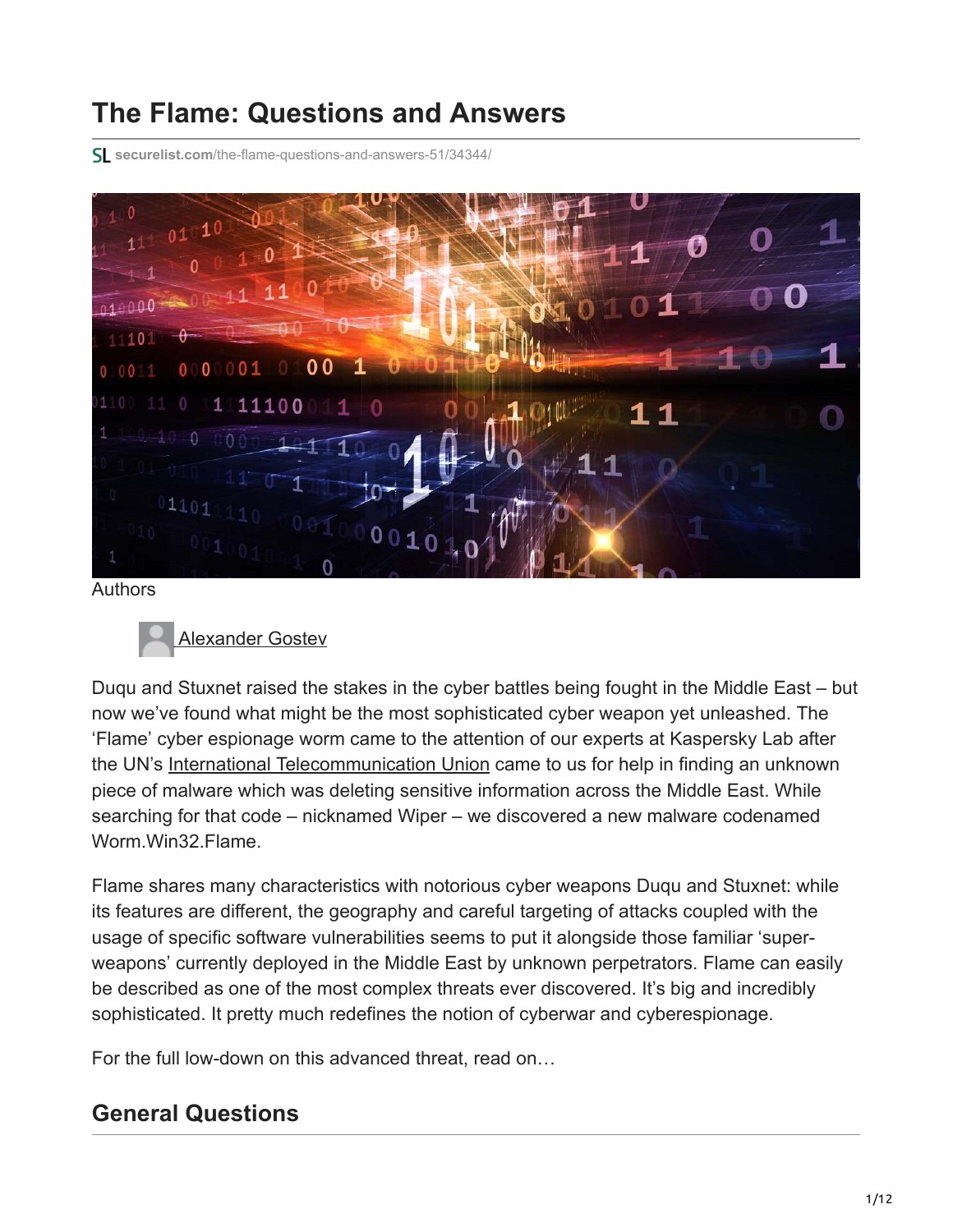## **What exactly is Flame? A worm? A backdoor? What does it do?**

Flame is a sophisticated attack toolkit, which is a lot more complex than Duqu. It is a backdoor, a Trojan, and it has worm-like features, allowing it to replicate in a local network and on removable media if it is commanded so by its master.

The initial point of entry of Flame is unknown – we suspect it is deployed through targeted attacks; however, we haven't seen the original vector of how it spreads. We have some suspicions about possible use of the MS10-033 vulnerability, but we cannot confirm this now.

Once a system is infected, Flame begins a complex set of operations, including sniffing the network traffic, taking screenshots, recording audio conversations, intercepting the keyboard, and so on. All this data is available to the operators through the link to Flame's commandand-control servers.

Later, the operators can choose to upload further modules, which expand Flame's functionality. There are about 20 modules in total and the purpose of most of them is still being investigated.

#### **How sophisticated is Flame?**

First of all, Flame is a huge package of modules comprising almost 20 MB in size when fully deployed. Because of this, it is an extremely difficult piece of malware to analyze. The reason why Flame is so big is because it includes many different libraries, such as for compression (zlib, libbz2, ppmd) and database manipulation (sqlite3), together with a Lua virtual machine.

Lua is a [scripting \(programming\) language,](http://en.wikipedia.org/wiki/Lua_(programming_language) which can very easily be extended and interfaced with C code. Many parts of Flame have high order logic written in Lua – with effective attack subroutines and libraries compiled from C++.

The effective Lua code part is rather small compared to the overall code. Our estimation of development 'cost' in Lua is over 3000 lines of code, which for an average developer should take about a month to create and debug.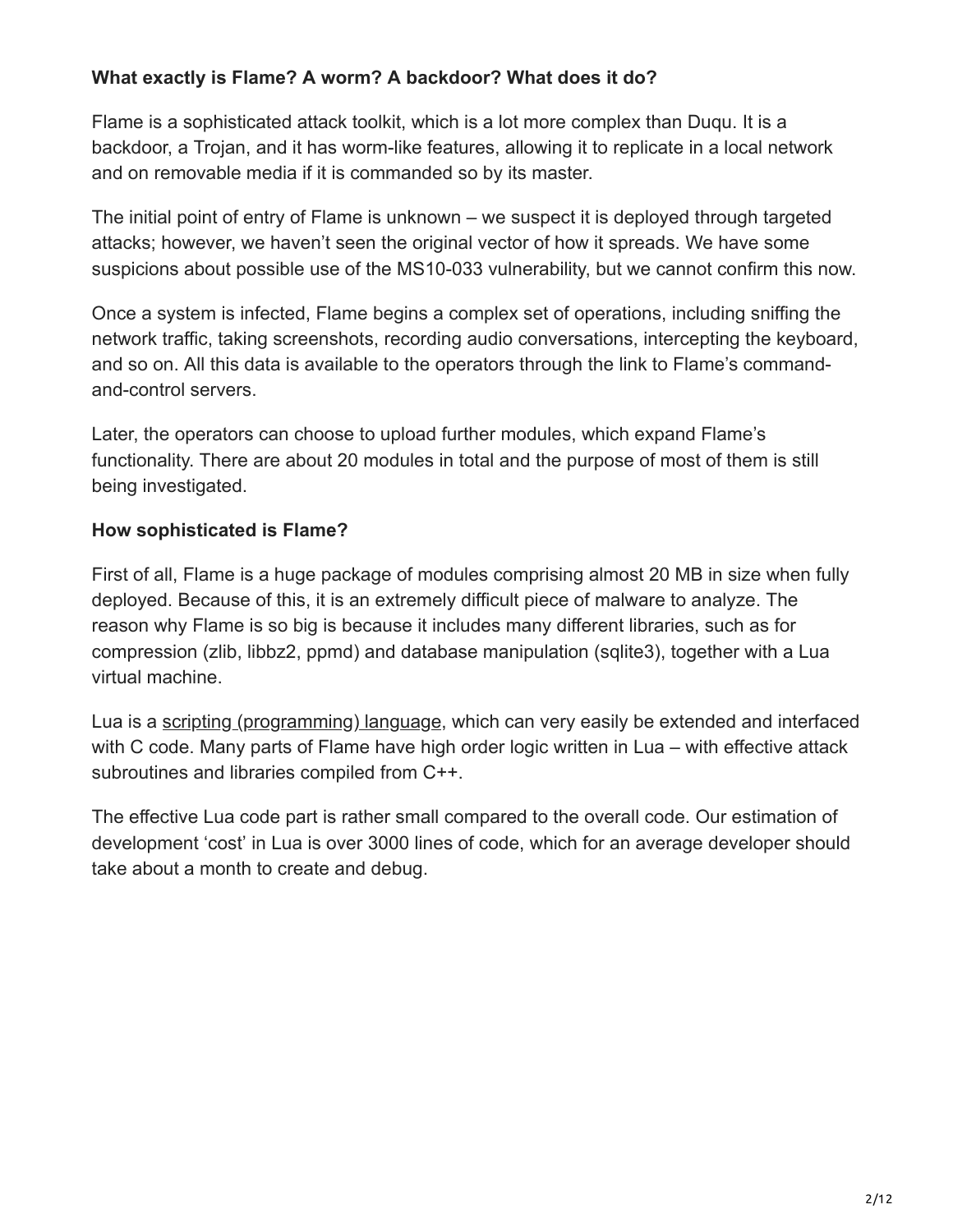```
if not _params.STD then
assert(loadstring(config.get("LUA.LIBS.STD")))()
if not _params.table_ext then
 assert(loadstring(config.get("LUA.LIBS.table_ext")))()
  if not __LIB_FLAME_PROPS_LOADED__ then
     LIB FLAME PROPS_LOADED__ = true
   flame props = \{\}flame_props<mark>fLAME_ID_CONFIG_KEY = "MANAGER.FLAME_ID"</mark>
   flame_props FLAME_TIME_CONFIG_KEY = "TIMER.NUM_OF_SECS"
   flame_props FLAME_LOG_PERCENTAGE = "LEAK.LOG_PERCENTAGE"
   flame_props FLAME_VERSION_CONFIG_KEY = "MANAGER.FLAME_VERSION"
   flame_props BPS_CONFIG = "GATOR.LEAK.BANDWIDTH_CALCULATOR.BPS_QUEU
   flame props BPS KEY = "BPS"
   flame_props getFlameId = function()
     if config.hasKey(flame_props.FLAME_ID_CONFIG_KEY) then
      local 1_0 = config.getlocal 1_1_1 = flame_props.FLAME_ID_CONFIG_KEY
      return 1_1_0(1_1_1)
     end
     return nil
     end
```
Also, there are internally used local databases with nested SQL queries, multiple methods of encryption, various compression algorithms, usage of Windows Management Instrumentation scripting, batch scripting and more.

Running and debugging the malware is also not trivial as it's not a conventional executable application, but several DLL files that are loaded on system boot.

Overall, we can say Flame is one of the most complex threats ever discovered.

## **How is this different to or more sophisticated than any other backdoor Trojan? Does it do specific things that are new?**

First of all, usage of Lua in malware is uncommon. The same goes for the rather large size of this attack toolkit. Generally, modern malware is small and written in really compact programming languages, which make it easy to hide. The practice of concealment through large amounts of code is one of the specific new features in Flame.

The recording of audio data from the internal microphone is also rather new. Of course, other malware exists which can record audio, but key here is Flame's completeness – the ability to steal data in so many different ways.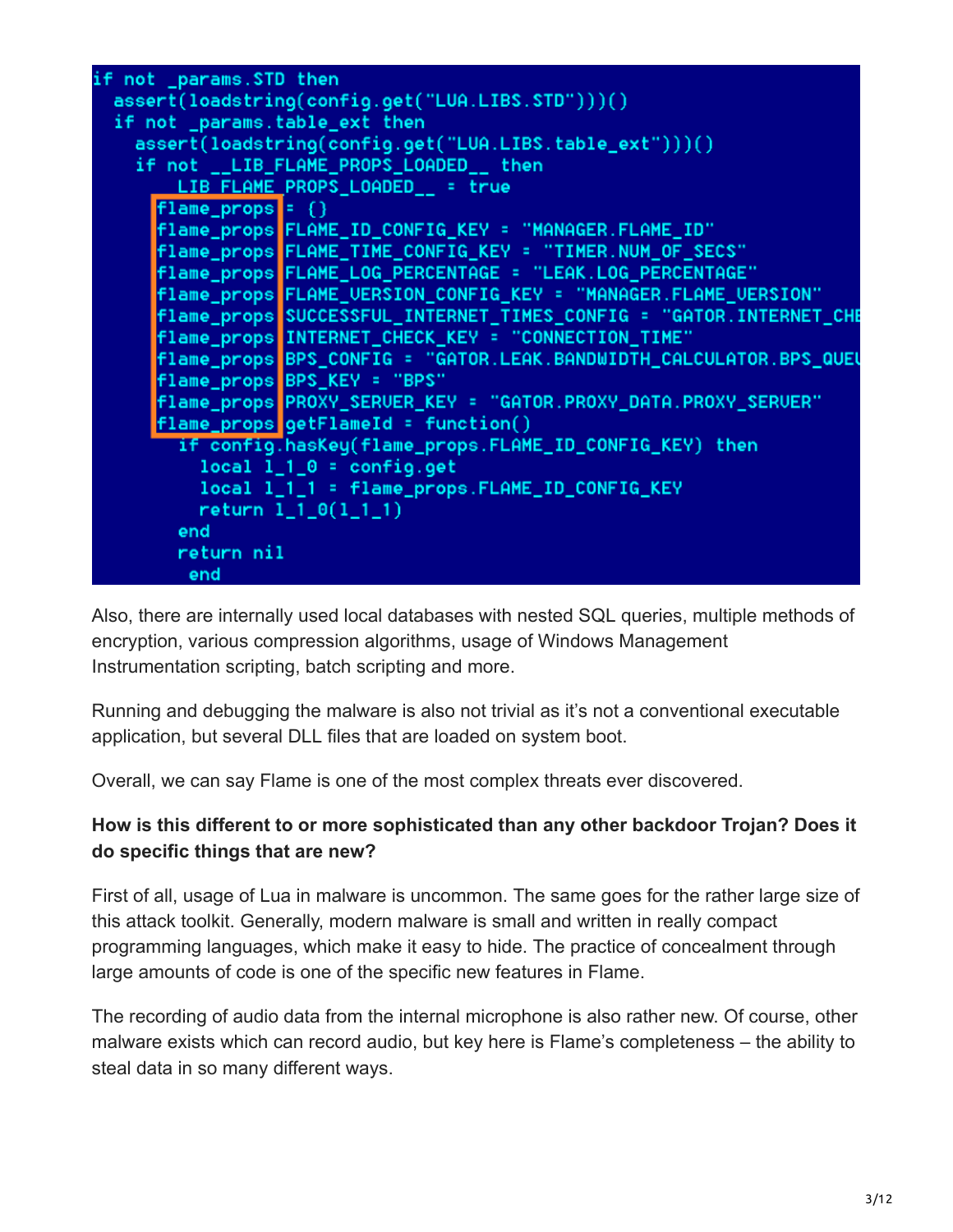Another curious feature of Flame is its use of Bluetooth devices. When Bluetooth is available and the corresponding option is turned on in the configuration block, it collects information about discoverable devices near the infected machine. Depending on the configuration, it can also turn the infected machine into a beacon, and make it discoverable via Bluetooth and provide general information about the malware status encoded in the device information.

#### **What are the notable info-stealing features of Flame?**

Although we are still analyzing the different modules, Flame appears to be able to record audio via the microphone, if one is present. It stores recorded audio in compressed format, which it does through the use of a public-source library.

Recorded data is sent to the C&C through a covert SSL channel, on a regular schedule. We are still analyzing this; more information will be available on our website soon.

The malware has the ability to regularly take screenshots; what's more, it takes screenshots when certain "interesting" applications are run, for instance, IM's. Screenshots are stored in compressed format and are regularly sent to the C&C server – just like the audio recordings.

We are still analyzing this component and will post more information when it becomes available.

#### **When was Flame created?**

The creators of Flame specially changed the dates of creation of the files in order that any investigators couldn't establish the truth re time of creation. The files are dated 1992, 1994, 1995 and so on, but it's clear that these are false dates.

We consider that in the main the Flame project was created no earlier than in 2010, but is still undergoing active development to date. Its creators are constantly introducing changes into different modules, while continuing to use the same architecture and file names. A number of modules were either created of changed in 2011 and 2012.

According to our own data, we see use of Flame in August 2010. What's more, based on collateral data, we can be sure that Flame was out in the wild as early as in February to March 2010. It's possible that before then there existed earlier version, but we don't have data to confirm this; however, the likelihood is extremely high.

#### **Why is it called Flame? What is the origin of its name?**

The Flame malware is a large attack toolkit made up of multiple modules. One of the main modules was named Flame – it's the module responsible for attacking and infecting additional machines.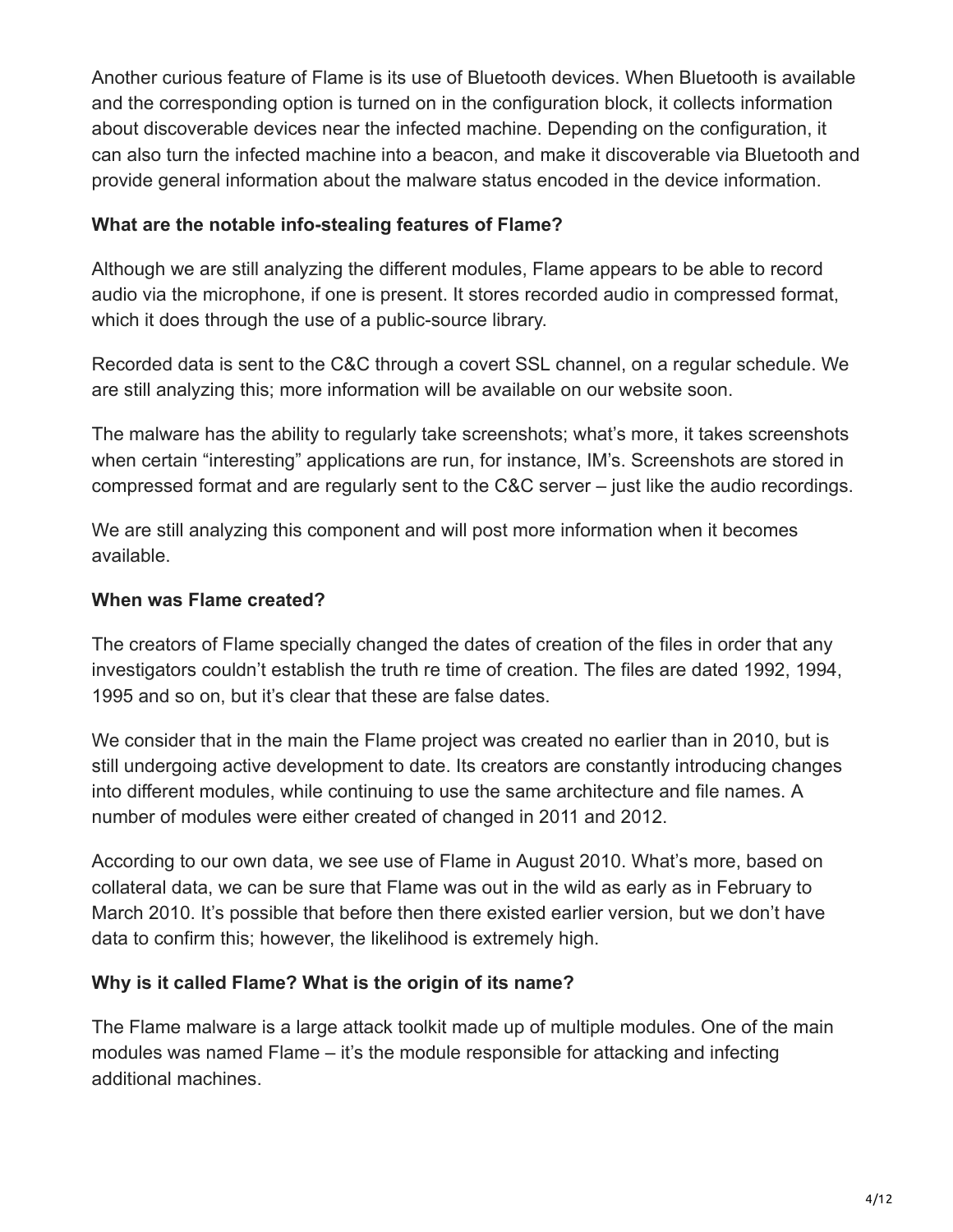| FROG.Payloads.ServiceBuffer                               |  |                |
|-----------------------------------------------------------|--|----------------|
| start /wait RunD1132.exe %windir%\temp\~ZFF042.ocx,DDEnum |  |                |
| del /q %windir%\temp\~ZFF042.ocxJ                         |  |                |
| FROG.Payloads.Flame0InstallationBat                       |  |                |
| InstallFlame                                              |  |                |
| FROG.DefaultAttacks.A.InstallFlame Description            |  |                |
| <b>AGENT</b>                                              |  |                |
| FROG.DefaultAttacks.A InstallFlame AgentIdentifier        |  |                |
| FROG.DefaultAttacks.A.InstallFlame ShouldRunCMD           |  |                |
| 35                                                        |  |                |
| %temp%\fib32.bat                                          |  |                |
| FROG.DefaultAttacks.A.InstallFlame CommandLine            |  |                |
| FROG.DefaultAttacks.A.InstallFlame ServiceTimeOut         |  |                |
| FROG.DefaultAttacks.A.InstallFlame AttackTimeOut          |  |                |
| FROG.DefaultAttacks.A.InstallFlame DeleteServicePayload   |  |                |
| FROG.DefaultAttacks.A InstallFlame DeleteUploadedFiles    |  |                |
| FROG.DefaultAttacks.A.InstallFlame                        |  | SampleInterval |
| FROG.DefaultAttacks.A.InstallFlame MaxRetries             |  |                |
| FROG.DefaultAttacks.A.InstallFlame RetriesLeft            |  |                |
| FROG.DefaultAttacks.A.InstallFlame TTL                    |  |                |
| FROG.DefaultAttacks.A.InstallFlame HomeID                 |  |                |
| FROG.DefaultAttacks.A InstallFlame FilesToUpload.size     |  |                |

#### **Is this a nation-state sponsored attack or is it being carried out by another group such as cyber criminals or hacktivisits?**

Currently there are three known classes of players who develop malware and spyware: hacktivists, cybercriminals and nation states. Flame is not designed to steal money from bank accounts. It is also different from rather simple hack tools and malware used by the hacktivists. So by excluding cybercriminals and hacktivists, we come to conclusion that it most likely belongs to the third group. In addition, the geography of the targets (certain states are in the Middle East) and also the complexity of the threat leaves no doubt about it being a nation state that sponsored the research that went into it.

## **Who is responsible?**

There is no information in the code or otherwise that can tie Flame to any specific nation state. So, just like with Stuxnet and Duqu, its authors remain unknown.

#### **Why are they doing it?**

To systematically collect information on the operations of certain nation states in the Middle East, including Iran, Lebanon, Syria, Israel and so on. Here's a map of the top 7 affected countries: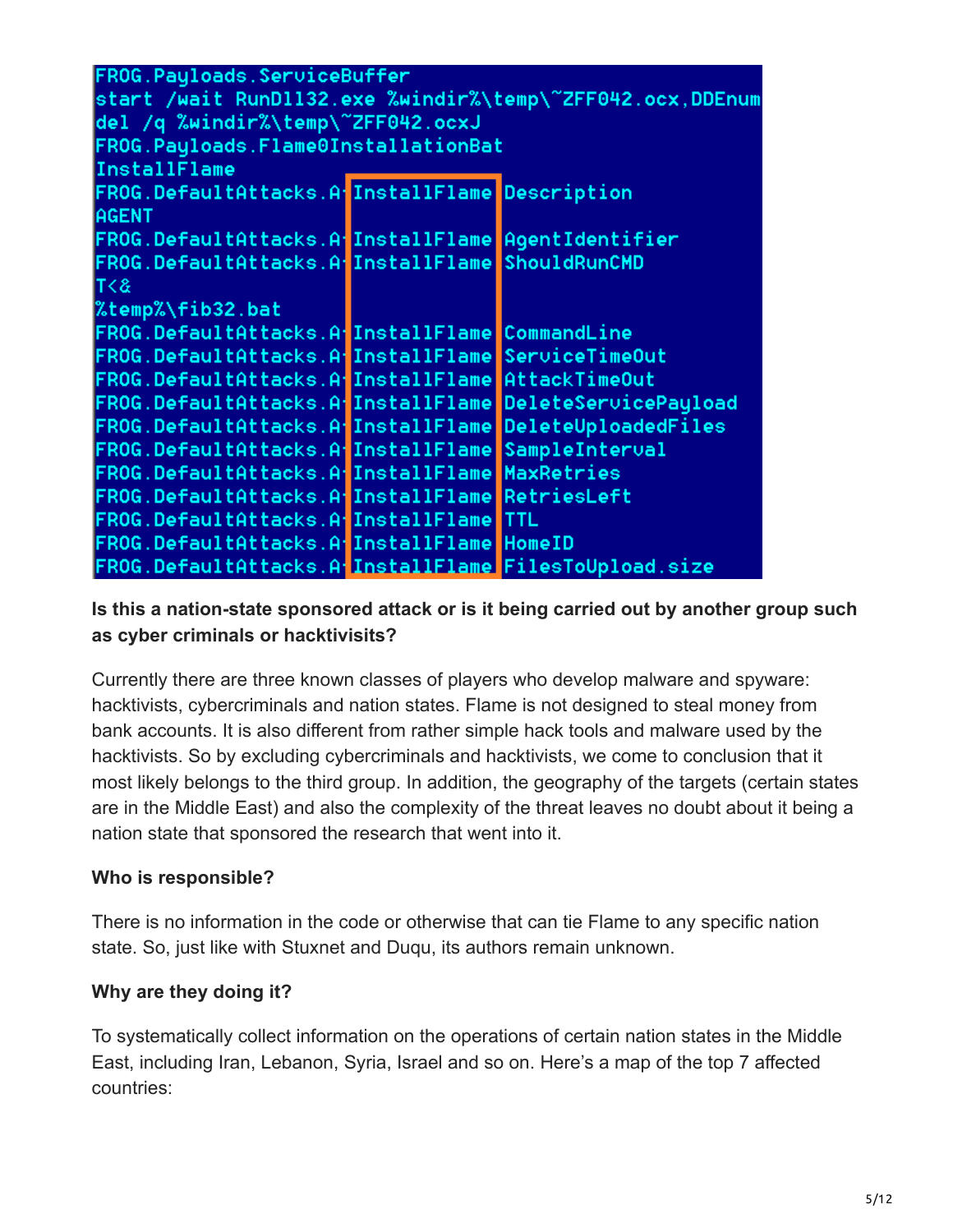

## **Is Flame targeted at specific organizations, with the goal of collecting specific information that could be used for future attacks? What type of data and information are the attackers looking for?**

From the initial analysis, it looks like the creators of Flame are simply looking for any kind of intelligence – e-mails, documents, messages, discussions inside sensitive locations, pretty much everything. We have not seen any specific signs indicating a particular target such as the energy industry – making us believe it's a complete attack toolkit designed for general cyber-espionage purposes.

Of course, like we have seen in the past, such highly flexible malware can be used to deploy specific attack modules, which can target SCADA devices, ICS, critical infrastructure and so on.

## **What industries or organizations is Flame targeting? Are they industrial control facilities/PLC/SCADA? Who are the targets and how many?**

There doesn't seem to be any visible pattern re the kind of organizations targeted by Flame. Victims range from individuals to certain state-related organizations or educational institutions. Of course, collecting information on the victims is difficult because of strict personal data collecting policies designed to protect the identity of our users.

## **Based on your analysis, is this just one variation of Flame and there are others?**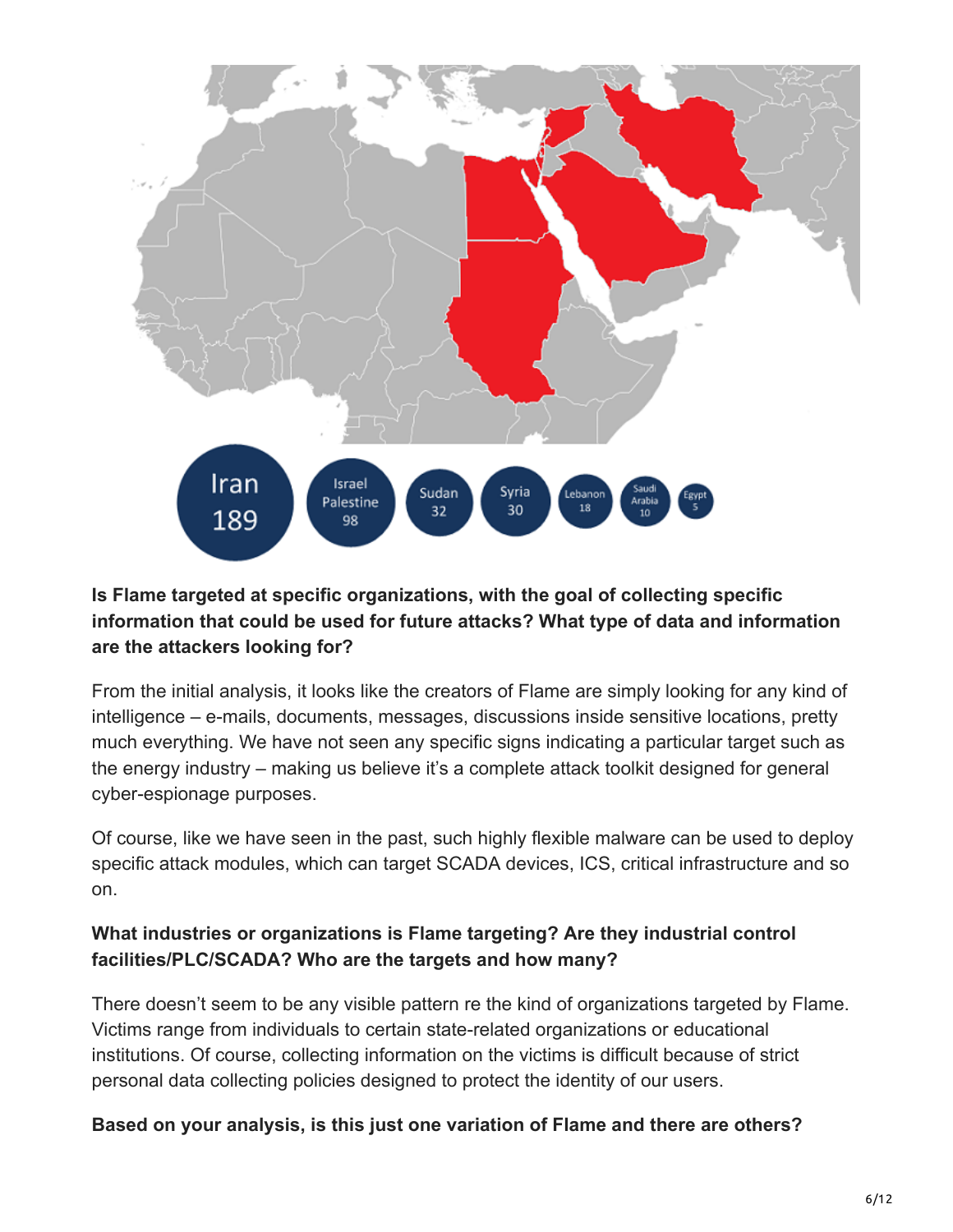Based on the intelligence received from the Kaspersky Security Network, we are seeing multiple versions of the malware being in the wild – with different sizes and content. Of course, assuming the malware has been in development for a couple of years, it is expected that many different versions will be seen in the wild.

Additionally, Flame consists of many different plug-ins – up to 20 – which have different specific roles. A specific infection with Flame might have a set of seven plugins, while another infection might have 15. It all depends on the kind of information that is sought from the victim, and how long the system was infected with Flame.

## **Is the main C&C server still active? Is there more than one primary C&C server? What happens when an infected machine contacts the C&C server?**

Several C&C servers exist, scattered around the world. We have counted about a dozen different C&C domains, run on several different servers. There could also be other related domains, which could possibly bring the total to around 80 different domains being used by the malware to contact the C&C. Because of this, it is really difficult to track usage of deployment of C&C servers.

## **Was this made by the Duqu/Stuxnet group? Does it share similar source code or have other things in common?**

In size, Flame is about 20 times larger than Stuxnet, comprising many different attack and cyber-espionage features. Flame has no major similarities with Stuxnet/Duqu.

## **For instance, when Duqu was discovered, it was evident to any competent researcher that it was created by the same people who created Stuxnet on the "Tilded" platform.**

Flame appears to be a project that ran in parallel with Stuxnet/Duqu, not using the Tilded platform. There are however some links which could indicate that the creators of Flame had access to technology used in the Stuxnet project – such as use of the "autorun.inf" infection method, together with exploitation of the same print spooler vulnerability used by Stuxnet, indicating that perhaps the authors of Flame had access to the same exploits as Stuxnet's authors.

On the other hand, we can't exclude that the current variants of Flame were developed after the discovery of Stuxnet. It's possible that the authors of Flame used public information about the distribution methods of Stuxnet and put it to work in Flame.

In summary, Flame and Stuxnet/Duqu were probably developed by two separate groups. We would position Flame as a project running parallel to Stuxnet and Duqu.

**You say this was active since March 2010. That is close to the time when Stuxnet was discovered. Was this being used in tandem with Stuxnet? It is interesting they both exploit the printer-spooler vulnerability.**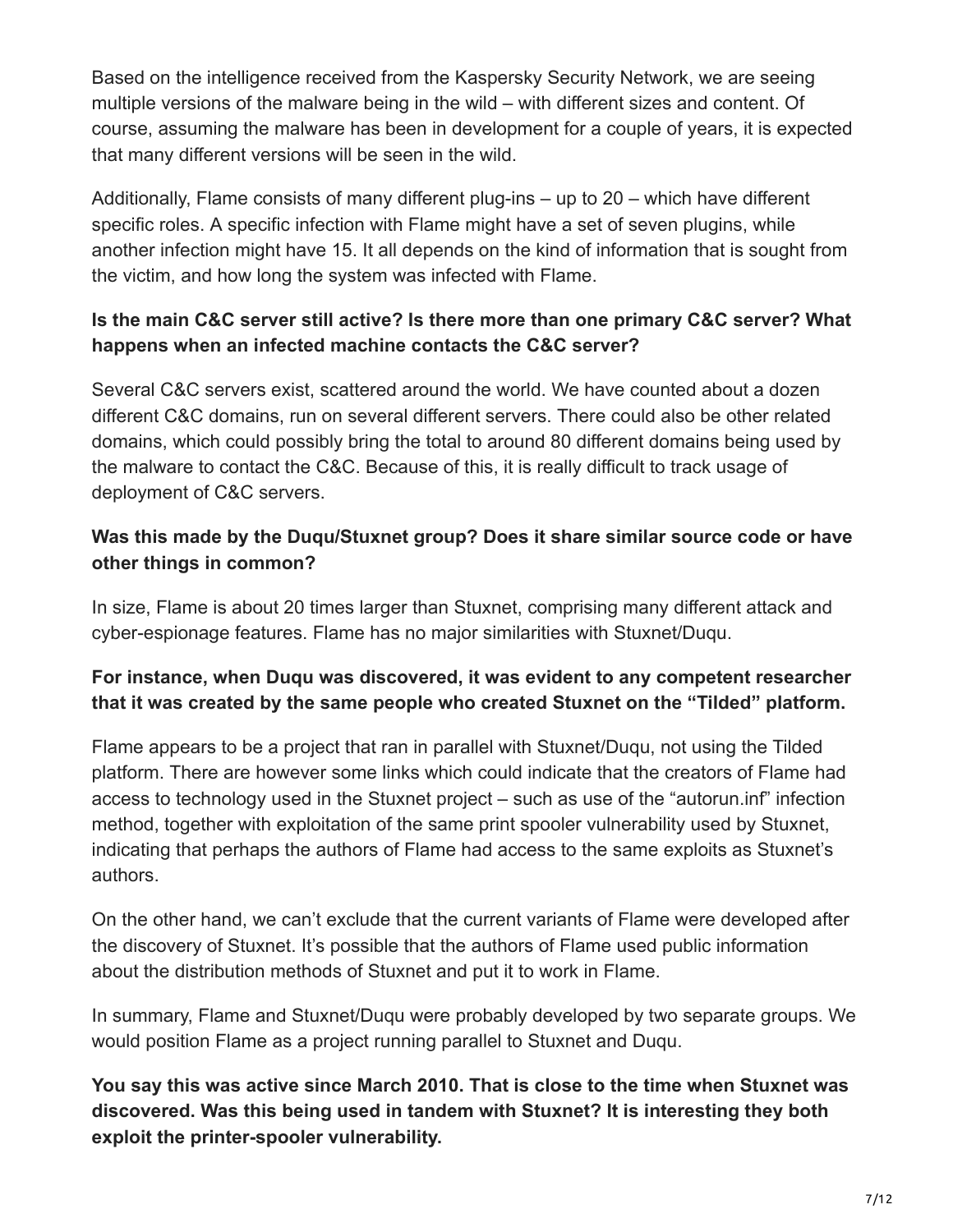One of the best pieces of advice in any kind of operation is not to put all your eggs in one basket. Knowing that sooner or later Stuxnet and Duqu would be discovered, it would make sense to produce other similar projects – but based on a completely different philosophy. This way, if one of the research projects is discovered, the other one can continue unhindered.

Hence, we believe Flame to be a parallel project, created as a fallback in case some other project is discovered.

## **In your analysis of Duqu you mentioned "cousins" of Duqu, or other forms of malware that could exist. Is this one of them?**

Definitely not. The "cousins" of Duqu were based on the Tilded platform, also used for Stuxnet. Flame does not use the Tilded platform.

## **This sounds like an info-stealing tool, similar to Duqu. Do you see this as part of an intelligence-gathering operation to make a bigger cyber-sabotage weapon, similar to Stuxnet?**

The intelligence gathering operation behind Duqu was rather small-scale and focused. We believe there were less than 50 targets worldwide for Duqu – all of them, super-high profile.

Flame appears to be much, much more widespread than Duqu, with probably thousands of victims worldwide.

The targets are also of a much wider scope, including academia, private companies, specific individuals and so on.

According to our observations, the operators of Flame artificially support the quantity of infected systems on a certain constant level. This can be compared with a sequential processing of fields – they infect several dozen, then conduct analysis of the data of the victim, uninstall Flame from the systems that aren't interesting, leaving the most important ones in place. After which they start a new series of infections.

## **What is Wiper and does it have any relation to Flame? How is it destructive and was it located in the same countries?**

The Wiper malware, which was reported on by several media outlets, remains unknown. While Flame was discovered during the investigation of a number of Wiper attacks, there is no information currently that ties Flame to the Wiper attacks. Of course, given the complexity of Flame, a data wiping plugin could easily be deployed at any time; however, we haven't seen any evidence of this so far.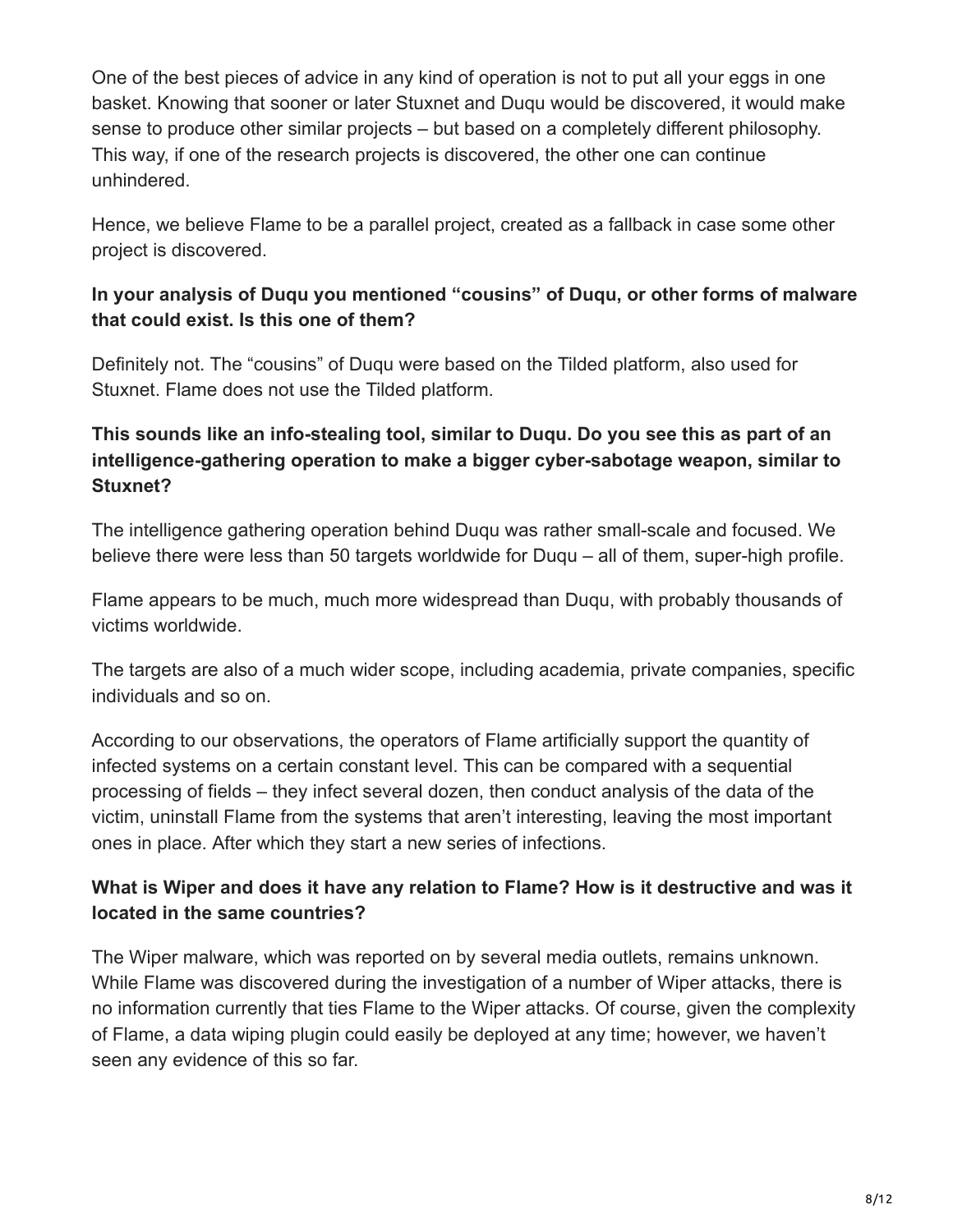Additionally, systems which have been affected by the Wiper malware are completely unrecoverable – the extent of damage is so high that absolutely nothing remains that can be used to trace the attack.

There is information about Wiper incidents only in Iran. Flame was found by us in different countries of the region, not only Iran.

## **Functionality/Feature Questions about the Flame Malware**

## **What are the ways it infects computers? USB Sticks? Was it exploiting vulnerabilities other than the print-spooler to bypass detection? Any 0-Days?**

Flame appears to have two modules designed for infecting USB sticks, called "Autorun Infector" and "Euphoria". We haven't seen them in action yet, maybe due to the fact that Flame appears to be disabled in the configuration data. Nevertheless, the ability to infect USB sticks exists in the code, and it's using two methods:

- 1. Autorun Infector: the "Autorun.inf" method from early Stuxnet, using the "shell32.dll" "trick". What's key here is that the specific method was used only in Stuxnet and was not found in any other malware since.
- 2. Euphoria: spread on media using a "junction point" directory that contains malware modules and an LNK file that trigger the infection when this directory is opened. Our samples contained the names of the files but did not contain the LNK itself.

In addition to these, Flame has the ability to replicate through local networks. It does so using the following:

- 1. The printer vulnerability MS10-061 exploited by Stuxnet using a special MOF file, executed on the attacked system using WMI.
- 2. Remote jobs tasks.
- 3. When Flame is executed by a user who has administrative rights to the domain controller, it is also able to attack other machines in the network: it creates backdoor user accounts with a pre-defined password that is then used to copy itself to these machines.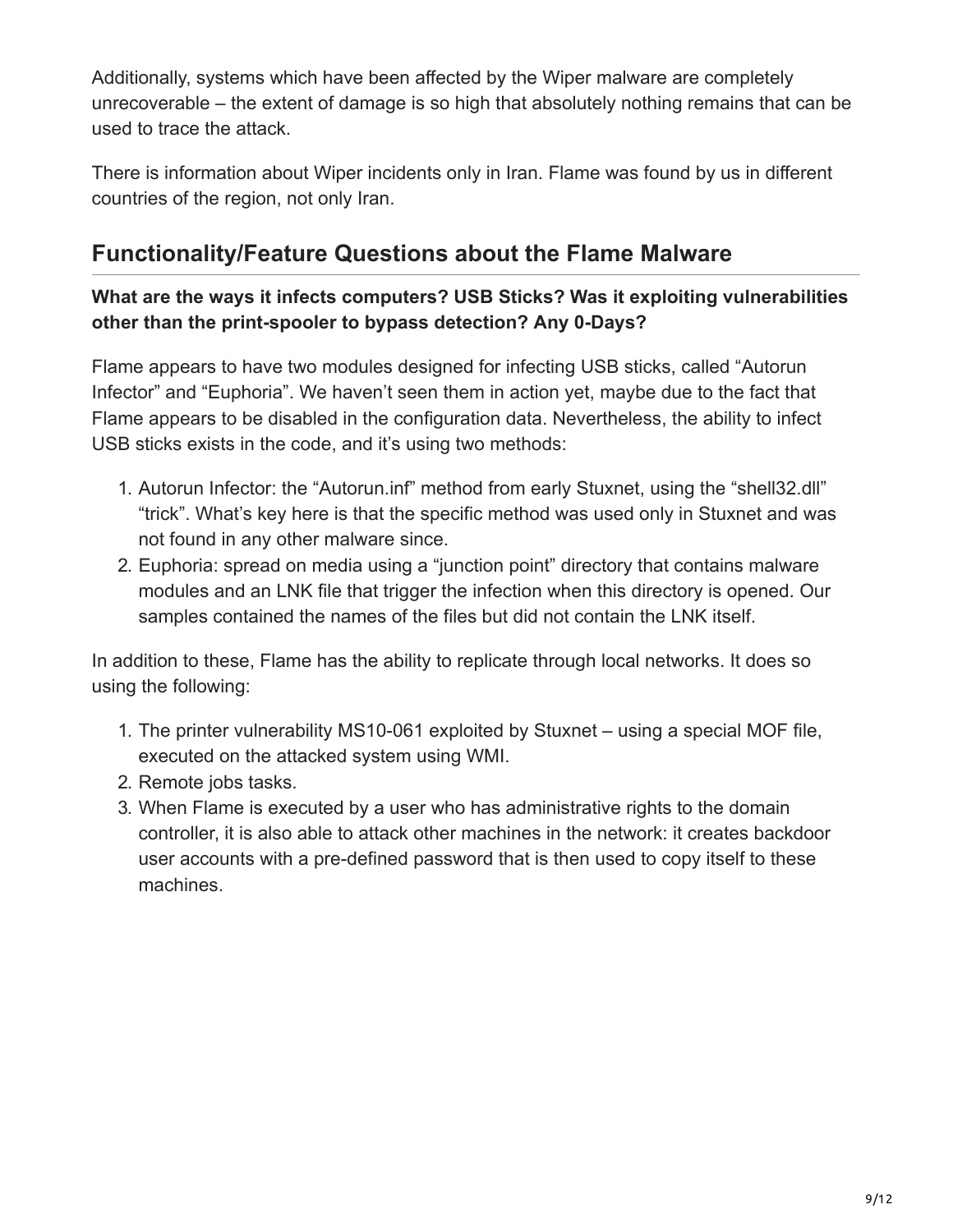

At the moment, we haven't seen use of any 0-days; however, the worm is known to have infected fully-patched Windows 7 systems through the network, which might indicate the presence of a high risk 0-day.

## **Can it self-replicate like Stuxnet, or is it done in a more controlled form of spreading, similar to Duqu?**

The replication part appears to be operator commanded, like Duqu, and also controlled with the bot configuration file. Most infection routines have counters of executed attacks and are limited to a specific number of allowed attacks.

Why is the program several MBs of code? What functionality does it have that could make it so much larger than Stuxnet? How come it wasn't detected if it was that big?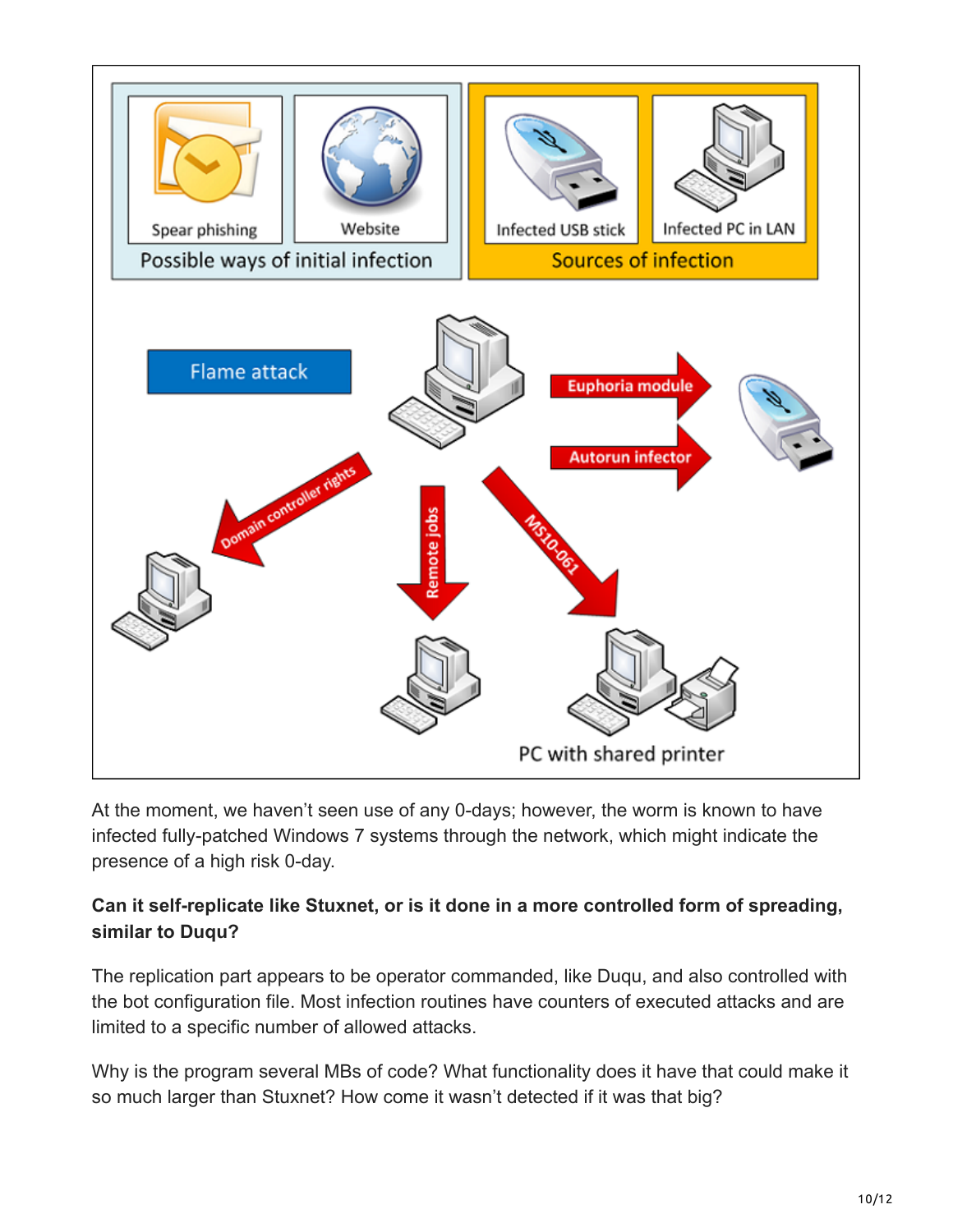The large size of the malware is precisely why it wasn't discovered for so long. In general, today's malware is small and focused. It's easier to hide a small file than a larger module. Additionally, over unreliable networks, downloading 100K has a much higher chance of being successful than downloading 6MB.

Flame's modules together account for over 20MB. Much of these are libraries designed to handle SSL traffic, SSH connections, sniffing, attack, interception of communications and so on. Consider this: it took us several months to analyze the 500K code of Stuxnet. It will probably take year to fully understand the 20MB of code of Flame.

## **Does Flame have a built-in Time-of-Death like Duqu or Stuxnet ?**

There are many different timers built-in into Flame. They monitor the success of connections to the C&C, the frequency of certain data stealing operations, the number of successful attacks and so on. Although there is no suicide timer in the malware, the controllers have the ability to send a specific malware removal module (named "browse32"), which completely uninstalls the malware from a system, removing every single trace of its presence.

## **What about JPEGs or screen-shots? Is it stealing those too?**

The malware has the ability to regularly take screenshots. What's more, it takes screenshots when certain "interesting" applications are run, for instance, IM's. Screenshots are stored in compressed format and are regularly sent to the C&C server, just like the audio recordings.

We are still analyzing this component and will post more information when it becomes available.

We will share a full list of the files and traces for technical people in a series of blog posts on Securelist during the next weeks.

What should I do if I find an infection and am willing to contribute to your research by providing malware samples?

We would greatly appreciate it if you could contact us by e-mail at the previously created mailbox for Stuxnet/Duqu research: [stopduqu@kaspersky.com](http://10.10.0.46/mailto:stopduqu@kaspersky.com).

#### **Update 1 (28-May-2012):**

According to our analysis, the Flame malware is the same as "SkyWiper", described by the CrySyS Lab and by [Iran Maher CERT group](http://www.certcc.ir/index.php?name=news&file=article&sid=1894) where it is called "Flamer".

- [Backdoor](https://securelist.com/tag/backdoor/)
- [Cyber espionage](https://securelist.com/tag/cyber-espionage/)
- [Cyber weapon](https://securelist.com/tag/cyber-weapon/)
- [Flame](https://securelist.com/tag/flame/)
- [Targeted attacks](https://securelist.com/tag/targeted-attacks/)